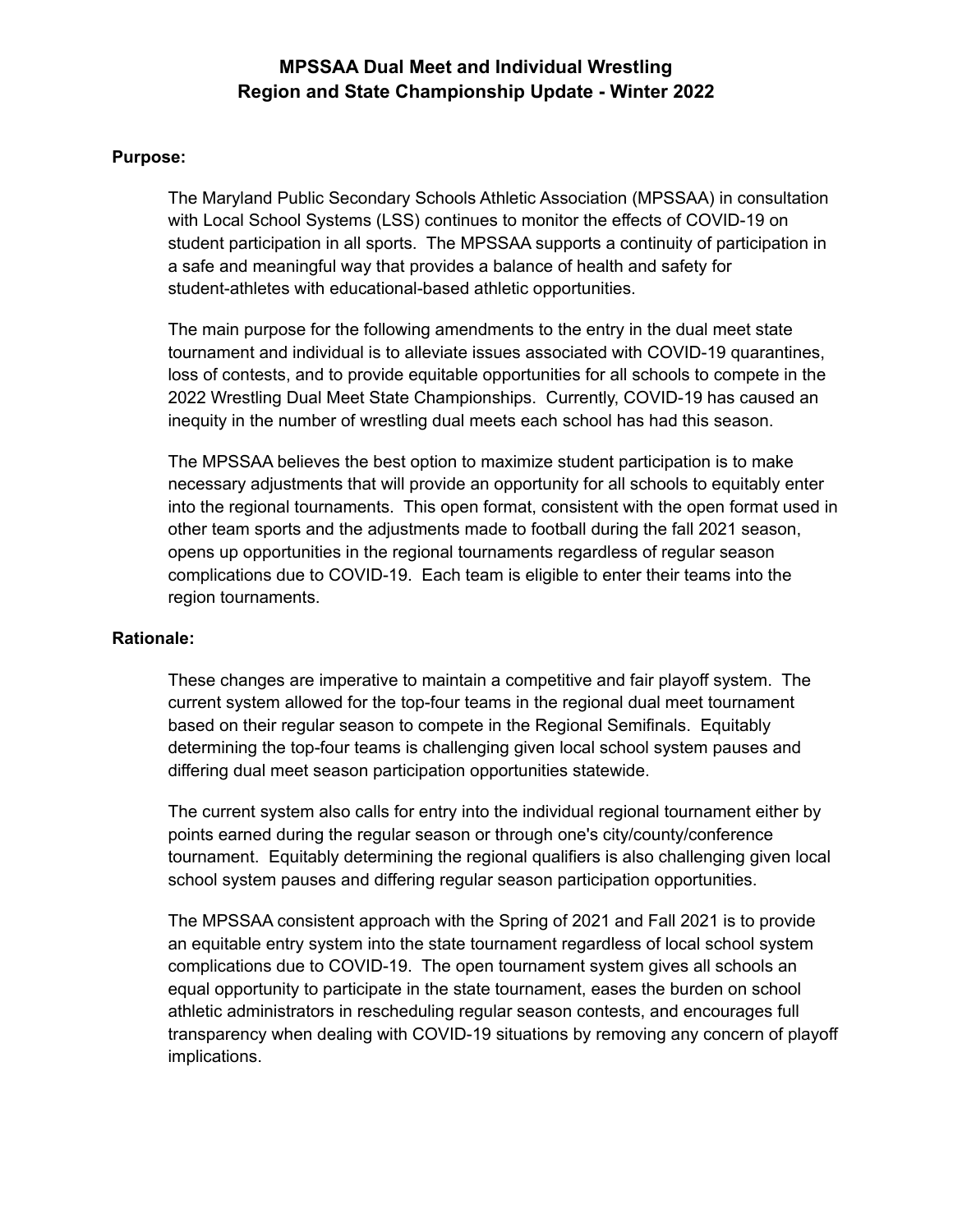#### **Intended Outcomes:**

This amendment, after consulting with the leadership of the wrestling committee and local school system administrators for athletics, provides an open format playoff structure for the sport of dual meet wrestling. This proposal accomplishes:

- An opportunity for all schools to experience dual meet tournament after the cancellation of the 2021 state tournament;
- An opportunity for all schools to make the playoffs without concerns of loss of contests due to COVID-19 keeping a team out of the state tournament;
- Encouraging complete transparency from students, families, and coaches related to COVID-19 exposures, knowing a temporary quarantine will not affect the teams opportunity to make the playoffs;
- Easing the pressure on local school system athletic directors to reschedule or provide too many contests in a short period of time in order to assist their team into making the playoffs;
- Ensuring school teams have meaningful seasonal opportunities, especially if seasonal quarantines or pauses disrupts their season;
- Any cancellations to a city/county/conference tournament will not adversely affect participation in the region tournament;
- Providing additional participation opportunities to students who may lose matches this year or did not have a season in 2021.

# **Dual Meet Tournament Structure, Entry, and Timeframe**

### **I. Regional Dual Meet**

### **A. Tournament Organization**

- 1. Each region will conduct a single elimination 16-line tournament with the champion advancing to state competition.
- 2. Schools must declare through their supervisors of athletics that they are participating in the tournament by Friday,January 28th.
- 3. Random draws will be completed and released on Tuesday, February 1st.

### **B. Region Round 1 and Region Quarterfinals- Monday, February 7,2022**

- 1. All teams will be seeded based on a 16-line bracket.
- 2. Region Round 1 and Regional Quarterfinal Pairings
	- a) Site 1: 1 vs 16 and 8 vs 9
	- b) Site 2: 4 vs 13 and 12 vs 5
	- c) Site 3: 3 vs 14 and 6 vs 11
	- d) Site 4: 2 vs 15 and 7 vs 10
	- e) The winners will wrestle each other to determine which team will advance to the Region Semifinals on Wednesday, February 9
- 3. The highest seeded team will host the Region Round 1 and Region Quarterfinals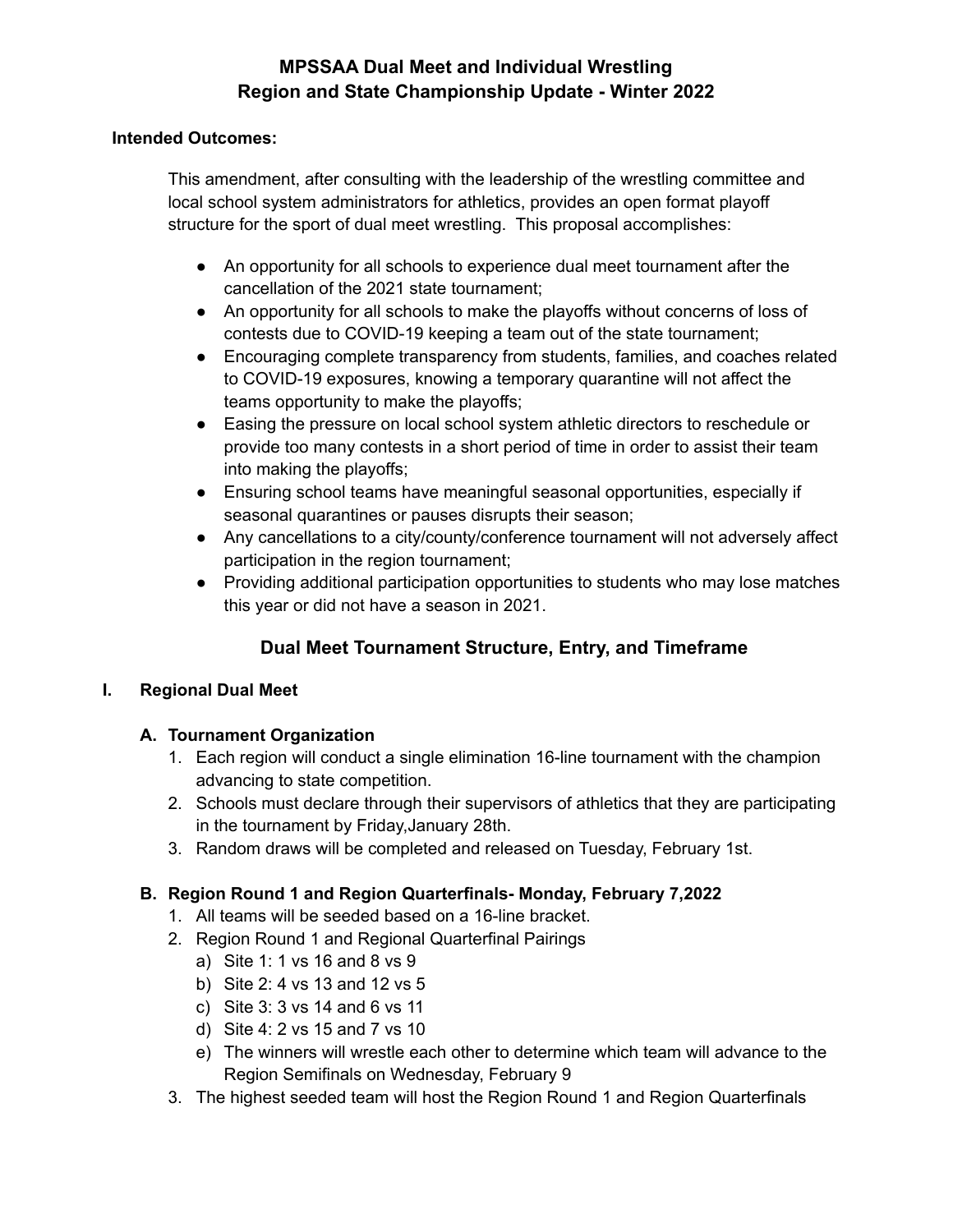4. Preliminary bouts will begin at 5:30 with the quarterfinals to follow. If both teams have a bye Region Round 1, the higher seeded team will host the regional quarterfinal match. The match may begin as early as 5:30 p.m.

### **C. Region Semifinals and Finals - Wednesday, February 9, 2022**

- 1. The highest remaining team will host the Region Semifinals and Finals.
- 2. Region Semifinal Pairings
	- a) Semifinal 1 Winner of Site 1 (1v16, 8v9) versus Winner of Site 4 (4v13, 5v12).
	- b) Semifinal 2 Winner of Site 2 (2v15, 7v10) versus Winner of Site 3 (3v14, 6v11).
	- c) The winners will wrestle each other to determine the Regional Championship.
- 3. Semifinal bouts will begin at 5:30 PM with the Final bouts to follow.
- 4. The Regional Champion will advance to the Dual Meet State Championship on Saturday, February 12, 2022 at North Point High School.

### **D. General Policies**

- 1. The cost of admission is \$6 for any person 7 years of age or older.
- 2. The District of each hosting school will handle all financial procedures.
- 3. The advancing teams are required to fill out the Dual Meet Entry form on Tuesday, February 8th.
- 4. A Regional Championship plaque and certificates will be awarded to the Regional Champion.

## II. **State Dual Meet**

### **A. Tournament Organization**

- 1. The 2022 single-elimination Dual Meet State Tournament will be conducted at North Point High School on Saturday, February 12th.
- 2. State Semifinal Pairings The four regional champions will be seeded 1-4 into the state semifinals.
	- a) No. 1 seed will face No. 4. Seed
	- b) No. 2 seed will face No. 3 seed
	- c) Winners will meet in the state championship.
	- d) Teams will be seeded based on the region seeding of all four region champions. (Example: North region champion was a 1 seed, East region champion was a 3 seed, West region champion was a 6 Seed, and South region champion was a 8 Seed, North would be state semifinal No. 1 seed, East, No. 2, West No. 3, and South No. 4). Ties will be broken via coin flip.
- 3. Weigh-in: Class 2A & Class 1A 10:30 a.m. Class 4A & Class 3A 12:30 p.m.
- 4. Schedule:
	- a) Class 2A & Class 1A Semifinals 12 p.m. (four mats)
	- b) Class 4A & Class 3A Semifinals 2 p.m. (four mats)
	- c) Class 2A & Class 1A Finals  $-4$  p.m. (two mats)
	- d) Class 4A & Class 3A Finals 6:30 p.m. (two mats)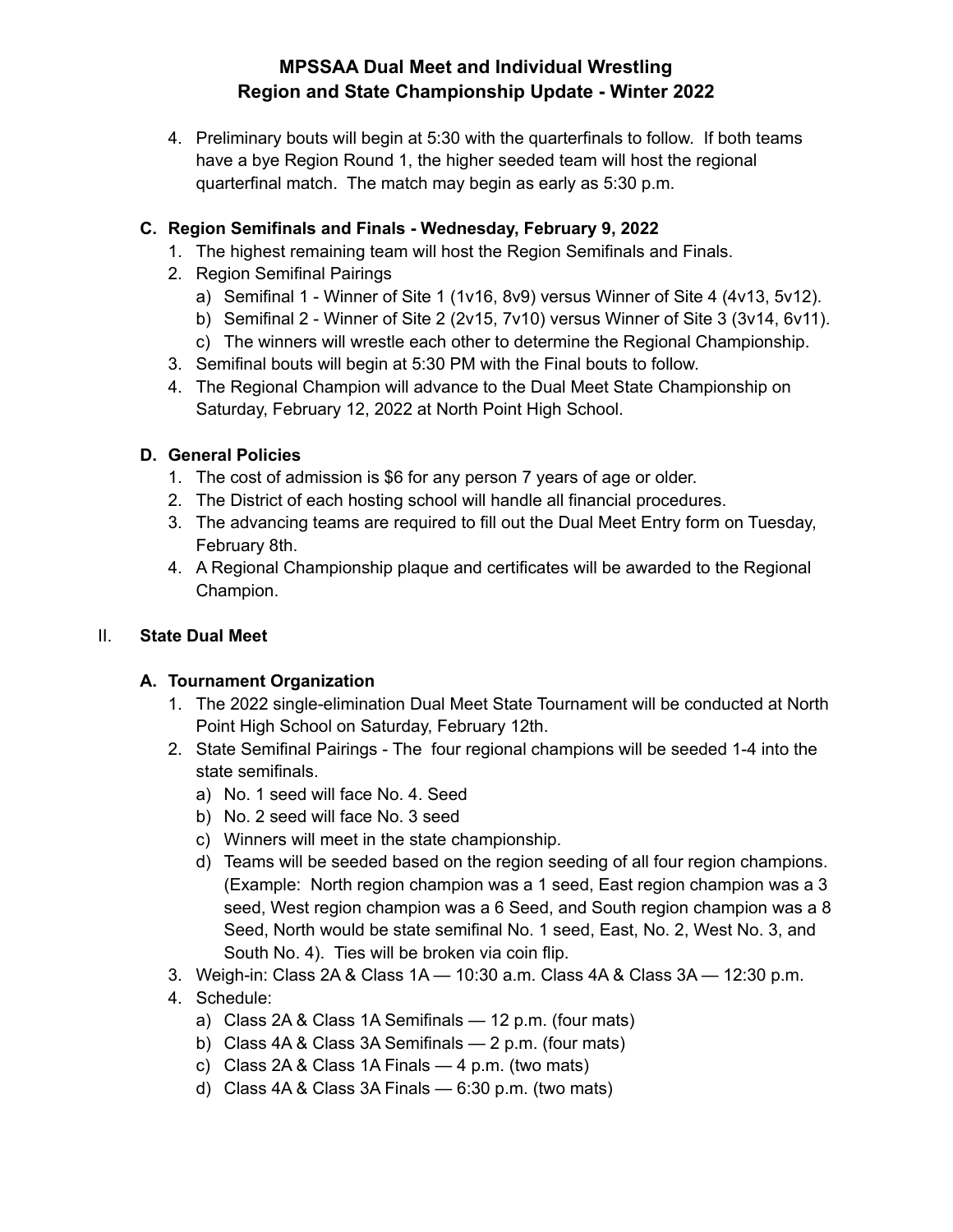### **B. General Policies**

- 1. The cost of admission is \$12 all day for any person 7 years of age or older. Admission for just the finals will be \$10.
- 2. A trophy will be awarded to the championship team and the finalist team. Individual awards will be presented to members of the championship team and the finalist team.

## **Individual Tournament Structure, Entry, and Timeframe**

#### **I. Regional Individual Tournament**

#### **A. Tournament Organization**

- 1. Each region, per classification, will conduct a 16-line bracket, with double elimination beginning at the quarterfinal round.
- 2. A team may enter a maximum of one wrestler per weight class in the region tournament.
- 3. All weight certification criteria or other entry criteria must be satisfied prior to the tournament.
- 4. The top two wrestlers from each weight class will advance to the state tournament.
- 5. The third place finisher becomes an alternate to the state tournament.
- 6. **Individual Wrestling Region Tournaments** (Tournament directors' contact info is on the Wrestling page of [www.mpssaa.org\)](http://www.mpssaa.org)

| <b>Region</b> | <b>Site</b>              | <b>Date</b> | <b>Start Time</b> | <b>Tournament Director</b>      |
|---------------|--------------------------|-------------|-------------------|---------------------------------|
| 4A West       | <b>Quince Orchard</b>    | 2/26        | $9:30$ am         | Rob Wolf, Quince Orchard        |
| 4A North      | Sherwood                 | $2/25 - 26$ | $5:00$ pm         | Pete Siarkas, Sherwood          |
| 4A South      | Laurel                   | 2/26        | $9:30$ am         | <b>Odist Felder, CH Flowers</b> |
| 4A East       | South River              | $2/25 - 26$ | 5:00 pm           | John Klessinger, South River    |
| 3A West       | Damascus                 | 2/26        | $9:30$ am         | Jon Furgeson, Damascus          |
| 3A North      | Aberdeen                 | 2/26        | $9:30$ am         | Gary Burkhardt, Parkville       |
| 3A South      | Arundel                  | 2/26        | $9:30$ am         | Dwayne Vogel, Arundel           |
| 3A East       | Westminster              | 2/26        | $9:30$ am         | Michael Duffy, Carroll County   |
| 2A West       | <b>Manchester Valley</b> | $2/25 - 26$ | 5:00 pm           | Liz Padgett, Manchester Valley  |
| 2A North      | Milford Mill             | 2/26        | $9:30$ am         | Mike Whisner, Sparrows Point    |
| 2A South      | <b>Fairmont Heights</b>  | 2/26        | $9:30$ am         | Henry Bradley, Fairmont Hgts.   |
| 2A East       | Queen Anne's             | 2/26        | $9:30$ am         | David Stricker, Queen Anne's    |
| 1A West       | <b>Boonsboro</b>         | 2/26        | $9:30$ am         | Shawn Smith, Boonsboro          |
| 1A North      | South Carroll            | 2/26        | $9:30$ am         | Tim Novotny, South Carroll      |
| 1A South      | <b>Pikesville</b>        | 2/26        | $9:30$ am         | Rob Jones, Pikesville           |
| 1A East       | Col. Richardson          | 2/26        | $9:30$ am         | Bryan Hall, Col. Richardson     |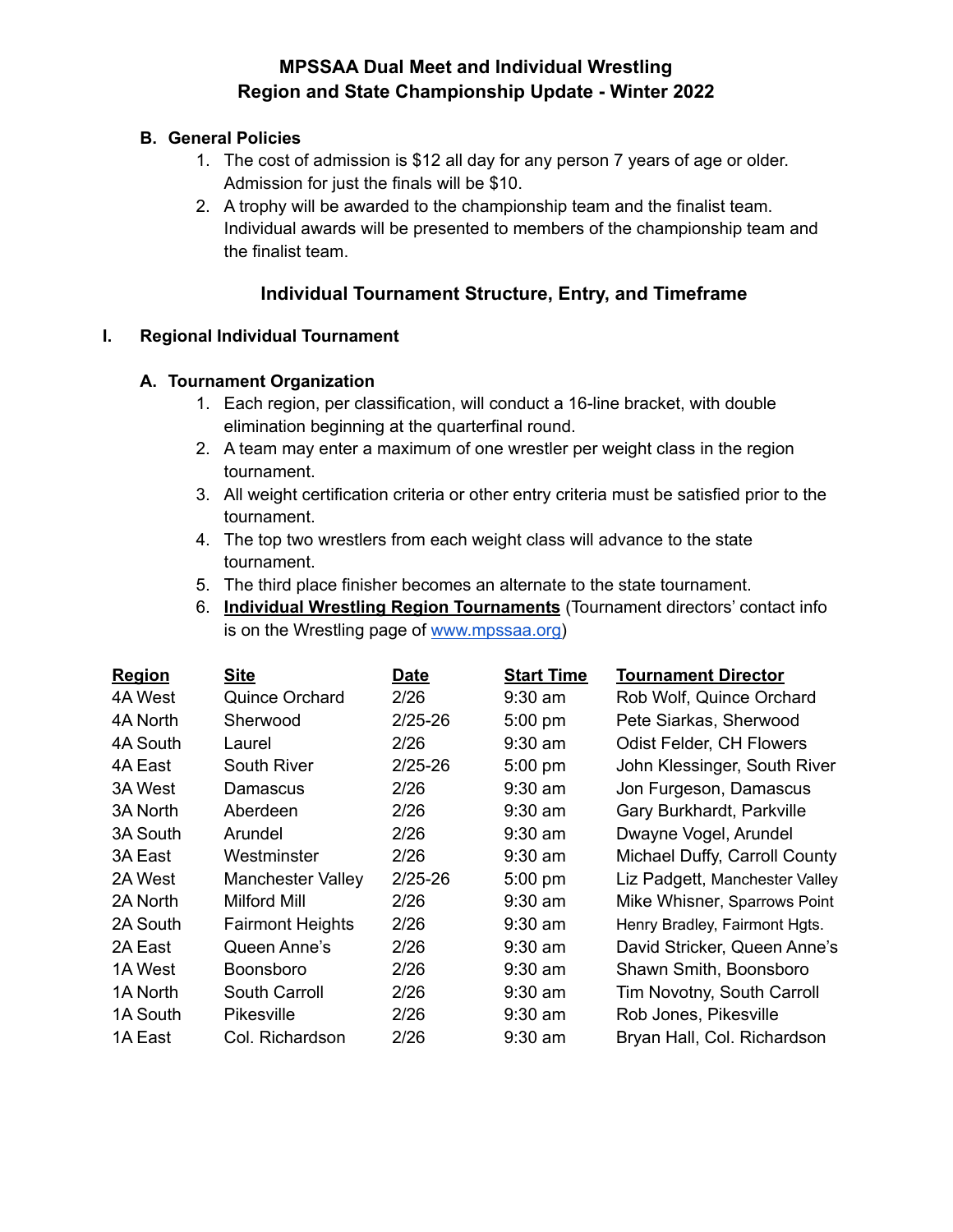### **B. Seeding**

- 1. A representative of the wrestling committee will oversee the seeding of each regional tournament. A seeding meeting shall be scheduled no later than February 22, 2022.
- 2. Any wrestler who finished as a city/county/conference champion or finalist in the same weight class they entered the regional tournament will be seeded.
- 3. Seeding Criteria:
	- a. All City/County/Conference Champions shall be seeded beginning with No. 1 seed.
	- b. All City/County/Conference Finalists shall be seeded after the last City/County/Conference Champion.
	- c. Wrestlers who met placement criteria in their City/County/Conference tournament (according to page 42 of the winter bulletin) will be placed in descending order.
	- d. Wrestlers who did not meet placement criteria in their City/County/Conference tournament (example: unable to wrestle in the city/county/conference tournament) may be seeded with the approval of 75% of the voting coaches.
	- e. In order for any seeding adjustments to be brought to the floor for discussion, 50% of the voting coaches must agree to having the discussion.
	- f. If the adjustment is to occur, two-thirds of the voting coaches must vote in favor of the adjustment.
	- g. The representative of the wrestling committee shall forward the seeded wrestlers to the MPSSAA.
	- h. The MPSSAA will randomly draw all remaining entries to seed the regional tournament on February 23, 2022.
	- i. Any entry that withdraws up to the conclusion of weigh-ins, the bracket will be reseeded accordingly (Example: if the No. 5 seed withdraws, No. 6 seed will become 5, No. 7 will become 6, etc.).

## **C. General Policies**

- 1. Certificates will be presented to the top four finishers for each weight class.
- 2. People 7 years and older will be charged admission. The cost of admission will be \$10 for all rounds of the tournament.

### **Girls' Division**

- A. There will be a girls division at each of the 16 region meets.
- B. Each region will conduct an eight-line tournament, double elimination beginning with the quarterfinals.
- C. Female wrestlers may choose to enter the girls division or their respective classification division for any gender. Entry registration into the Female division must be completed by 4 p.m. on Wednesday, February 17th.